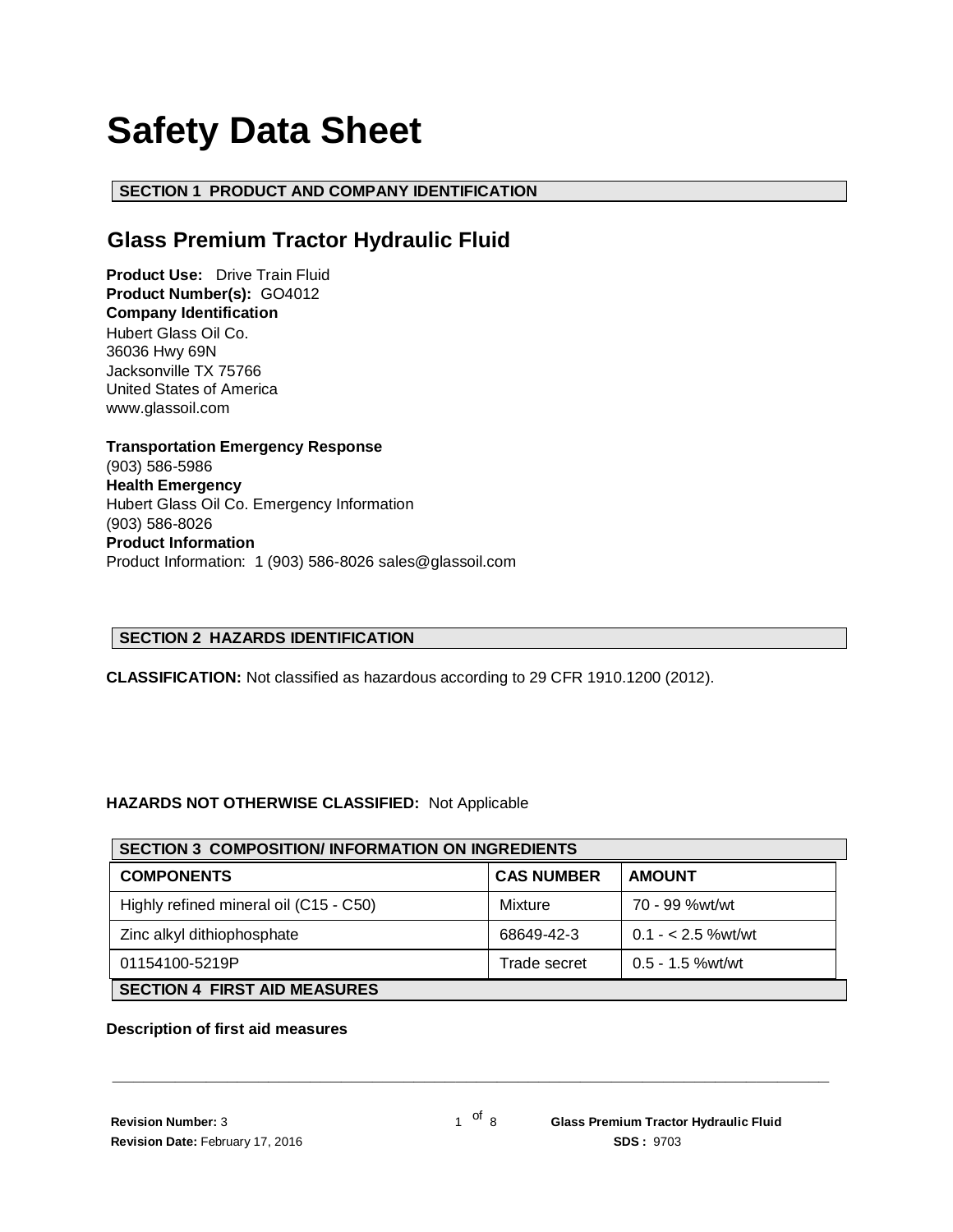**Eye:** No specific first aid measures are required. As a precaution, remove contact lenses, if worn, and flush eyes with water.

**Skin:** No specific first aid measures are required. As a precaution, remove clothing and shoes if contaminated. To remove the material from skin, use soap and water. Discard contaminated clothing and shoes or thoroughly clean before reuse.

**Ingestion:** No specific first aid measures are required. Do not induce vomiting. As a precaution, get medical advice.

**Inhalation:** No specific first aid measures are required. If exposed to excessive levels of material in the air, move the exposed person to fresh air. Get medical attention if coughing or respiratory discomfort occurs.

# **Most important symptoms and effects, both acute and delayed IMMEDIATE HEALTH EFFECTS**

**Eye:** Not expected to cause prolonged or significant eye irritation.

**Skin:** Contact with the skin is not expected to cause prolonged or significant irritation. Contact with the skin is not expected to cause an allergic skin response. Not expected to be harmful to internal organs if absorbed through the skin. High-Pressure Equipment Information: Accidental high-velocity injection under the skin of materials of this type may result in serious injury. Seek medical attention at once should an accident like this occur. The initial wound at the injection site may not appear to be serious at first; but, if left untreated, could result in disfigurement or amputation of the affected part.

**Ingestion:** Not expected to be harmful if swallowed.

**Inhalation:** Not expected to be harmful if inhaled. Contains a petroleum-based mineral oil. May cause respiratory irritation or other pulmonary effects following prolonged or repeated inhalation of oil mist at airborne levels above the recommended mineral oil mist exposure limit. Symptoms of respiratory irritation may include coughing and difficulty breathing.

### **DELAYED OR OTHER HEALTH EFFECTS:** Not classified

#### **Indication of any immediate medical attention and special treatment needed**

**Note to Physicians:** In an accident involving high-pressure equipment, this product may be injected under the skin. Such an accident may result in a small, sometimes bloodless, puncture wound. However, because of its driving force, material injected into a fingertip can be deposited into the palm of the hand. Within 24 hours, there is usually a great deal of swelling, discoloration, and intense throbbing pain. Immediate treatment at a surgical emergency center is recommended.

# **SECTION 5 FIRE FIGHTING MEASURES**

**EXTINGUISHING MEDIA:** Use water fog, foam, dry chemical or carbon dioxide (CO2) to extinguish flames.

**Unusual Fire Hazards:** Leaks/ruptures in high pressure system using materials of this type can create a fire hazard when in the vicinity of ignition sources (eg. open flame, pilot lights, sparks, or electric arcs).

# **PROTECTION OF FIRE FIGHTERS:**

**Fire Fighting Instructions:** This material will burn although it is not easily ignited. See Section 7 for proper handling and storage. For fires involving this material, do not enter any enclosed or confined fire space without proper protective equipment, including self-contained breathing apparatus.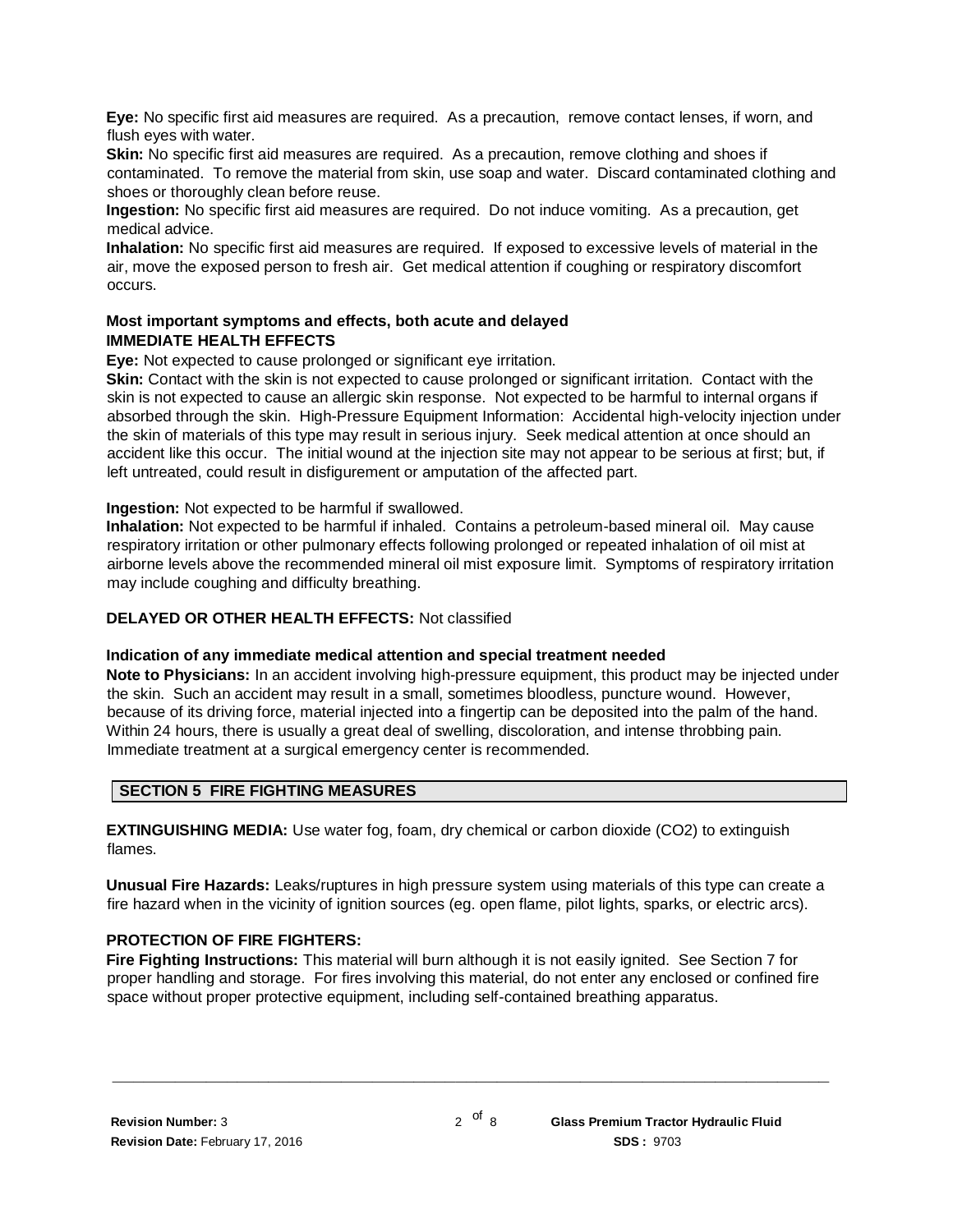**Combustion Products:** Highly dependent on combustion conditions. A complex mixture of airborne solids, liquids, and gases including carbon monoxide, carbon dioxide, and unidentified organic compounds will be evolved when this material undergoes combustion.

#### **SECTION 6 ACCIDENTAL RELEASE MEASURES**

**Protective Measures:** Eliminate all sources of ignition in vicinity of spilled material.

**Spill Management:** Stop the source of the release if you can do it without risk. Contain release to prevent further contamination of soil, surface water or groundwater. Clean up spill as soon as possible, observing precautions in Exposure Controls/Personal Protection. Use appropriate techniques such as applying noncombustible absorbent materials or pumping. Where feasible and appropriate, remove contaminated soil. Place contaminated materials in disposable containers and dispose of in a manner consistent with applicable regulations.

**Reporting:** Report spills to local authorities and/or the U.S. Coast Guard's National Response Center at (800) 424-8802 as appropriate or required.

#### **SECTION 7 HANDLING AND STORAGE**

**General Handling Information:** Avoid contaminating soil or releasing this material into sewage and drainage systems and bodies of water.

**Precautionary Measures:** DO NOT USE IN HIGH PRESSURE SYSTEMS in the vicinity of flames, sparks and hot surfaces. Use only in well ventilated areas. Keep container closed. Keep out of the reach of children.

**Static Hazard:** Electrostatic charge may accumulate and create a hazardous condition when handling this material. To minimize this hazard, bonding and grounding may be necessary but may not, by themselves, be sufficient. Review all operations which have the potential of generating and accumulating an electrostatic charge and/or a flammable atmosphere (including tank and container filling, splash filling, tank cleaning, sampling, gauging, switch loading, filtering, mixing, agitation, and vacuum truck operations) and use appropriate mitigating procedures.

**Container Warnings:** Container is not designed to contain pressure. Do not use pressure to empty container or it may rupture with explosive force. Empty containers retain product residue (solid, liquid, and/or vapor) and can be dangerous. Do not pressurize, cut, weld, braze, solder, drill, grind, or expose such containers to heat, flame, sparks, static electricity, or other sources of ignition. They may explode and cause injury or death. Empty containers should be completely drained, properly closed, and promptly returned to a drum reconditioner or disposed of properly.

#### **SECTION 8 EXPOSURE CONTROLS/PERSONAL PROTECTION**

#### **GENERAL CONSIDERATIONS:**

Consider the potential hazards of this material (see Section 3), applicable exposure limits, job activities, and other substances in the work place when designing engineering controls and selecting personal protective equipment. If engineering controls or work practices are not adequate to prevent exposure to harmful levels of this material, the personal protective equipment listed below is recommended. The user should read and understand all instructions and limitations supplied with the equipment since protection is usually provided for a limited time or under certain circumstances.

#### **ENGINEERING CONTROLS:**

Use in a well-ventilated area.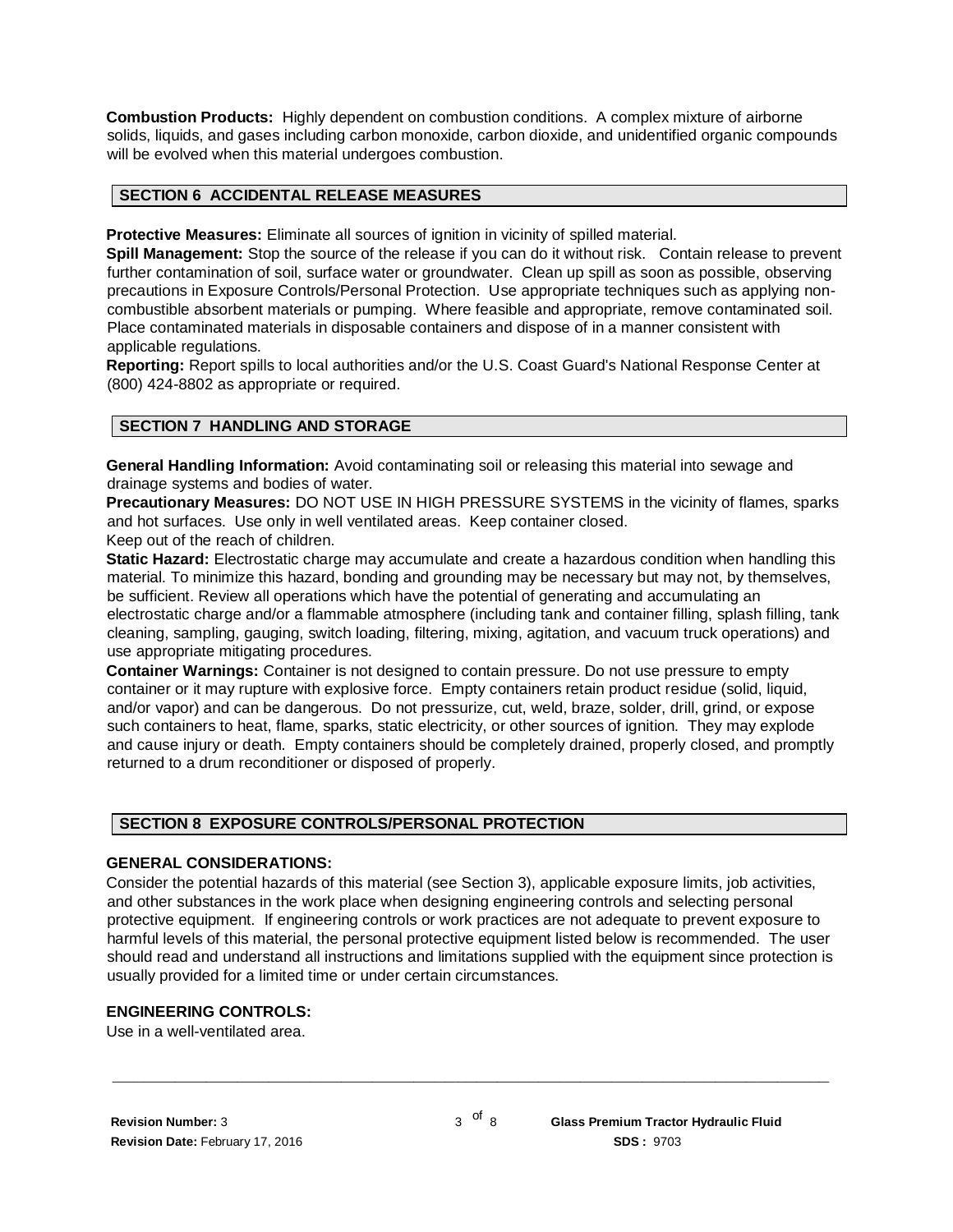### **PERSONAL PROTECTIVE EQUIPMENT**

**Eye/Face Protection:** No special eye protection is normally required. Where splashing is possible, wear safety glasses with side shields as a good safety practice.

**Skin Protection:** No special protective clothing is normally required. Where splashing is possible, select protective clothing depending on operations conducted, physical requirements and other substances in the workplace. Suggested materials for protective gloves include: Nitrile Rubber, Silver Shield, Viton. **Respiratory Protection:** No respiratory protection is normally required.

If user operations generate an oil mist, determine if airborne concentrations are below the occupational exposure limit for mineral oil mist. If not, wear an approved respirator that provides adequate protection from the measured concentrations of this material. For air-purifying respirators use a particulate cartridge. Use a positive pressure air-supplying respirator in circumstances where air-purifying respirators may not provide adequate protection.

#### **Occupational Exposure Limits:**

| Component                                 | <b>Agency</b>            | <b>TWA</b>         | <b>STEL</b>       | Ceiling | <b>Notation</b> |
|-------------------------------------------|--------------------------|--------------------|-------------------|---------|-----------------|
| Highly refined mineral oil (C15 -<br>C50) | ACGIH                    | $5 \text{ mg/m}$   | $10 \text{ mg/m}$ | --      | $-$             |
| Highly refined mineral oil (C15 -<br>C50) | OSHA Z-1                 | $5 \text{ mg/m}$ 3 |                   |         | --              |
| Zinc alkyl dithiophosphate                | <b>Not</b><br>Applicable | --                 | --                |         | --              |
| 01154100-5219P                            | Not<br>Applicable        | --                 | --                | --      | $- -$           |

Consult local authorities for appropriate values.

# **SECTION 9 PHYSICAL AND CHEMICAL PROPERTIES**

#### **Attention: the data below are typical values and do not constitute a specification.**

**Color:** Light to Brown **Physical State:** Liquid **Odor:** Petroleum odor **Odor Threshold:** No data available **pH:** Not Applicable **Vapor Pressure:** <0.01 mmHg @ 37.8 °C (100 °F) **Vapor Density (Air = 1):** >1 **Initial Boiling Point:** 315°C (599°F) **Solubility:** Soluble in hydrocarbons; insoluble in water **Freezing Point:** Not Applicable **Melting Point:** No data available **Specific Gravity:** 0.88 @ 15.6°C (60.1°F) / 15.6°C (60.1°F) **Density:** 0.88 kg/l @ 15°C (59°F) **Viscosity:** 9.1 mm2/s @ 100°C (212°F) (Min) **Coefficient of Therm. Expansion / °F:** No data available **Evaporation Rate:** Not Applicable **Decomposition temperature:** No Data Available **Octanol/Water Partition Coefficient:** No data available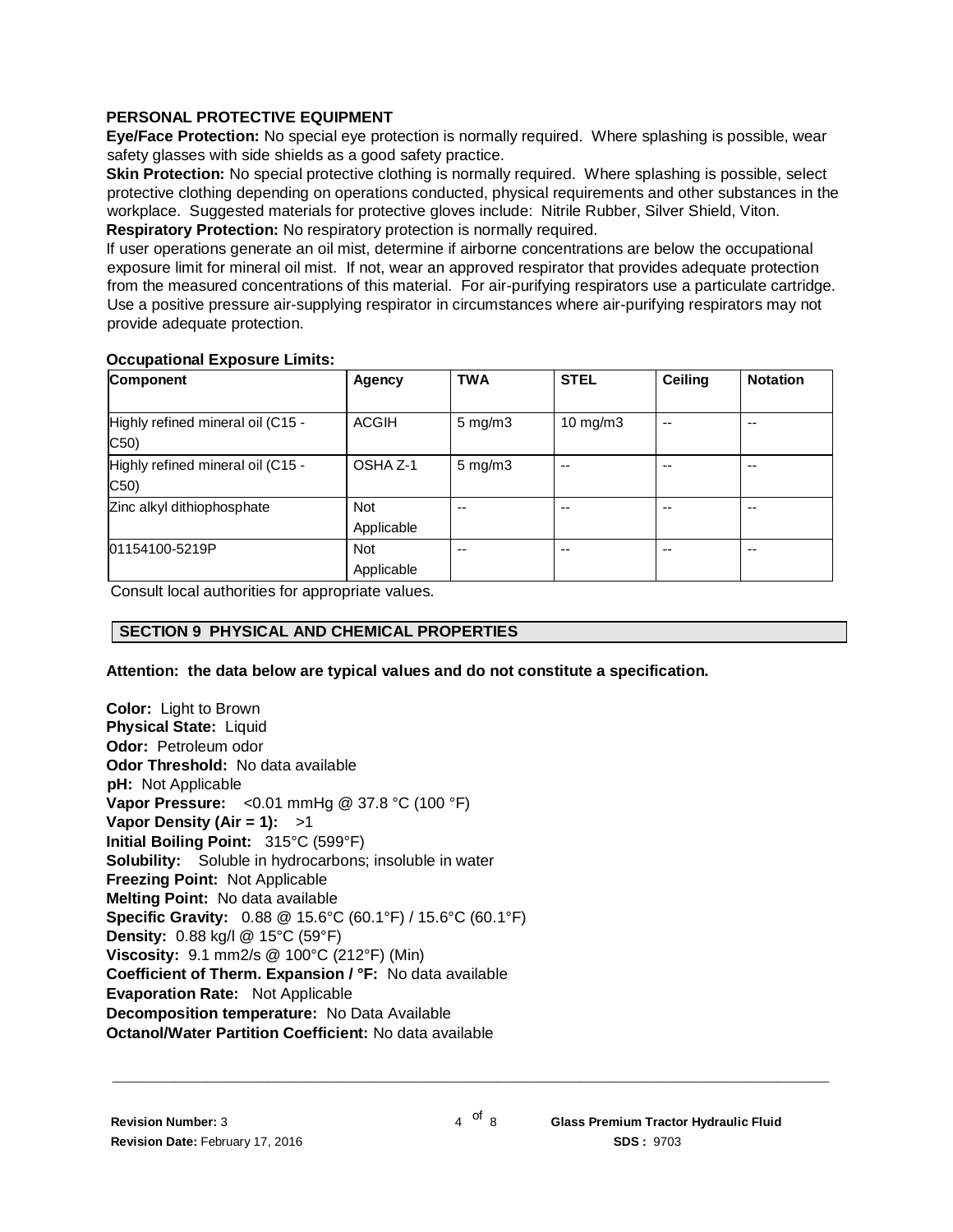#### **FLAMMABLE PROPERTIES:**

**Flammability (solid, gas):** No Data Available

**Flashpoint:** (Cleveland Open Cup) 200 °C (392 °F) (Min) **Autoignition:** No data available **Flammability (Explosive) Limits (% by volume in air):** Lower: Not Applicable Upper: Not Applicable

# **SECTION 10 STABILITY AND REACTIVITY**

**Reactivity:** May react with strong acids or strong oxidizing agents, such as chlorates, nitrates, peroxides, etc.

**Chemical Stability:** This material is considered stable under normal ambient and anticipated storage and handling conditions of temperature and pressure. **Incompatibility With Other Materials:** Not applicable **Hazardous Decomposition Products:** None known (None expected) **Hazardous Polymerization:** Hazardous polymerization will not occur.

#### **SECTION 11 TOXICOLOGICAL INFORMATION**

#### **Information on toxicological effects**

**Serious Eye Damage/Irritation:** The eye irritation hazard is based on evaluation of data for product components.

**Skin Corrosion/Irritation:** The skin irritation hazard is based on evaluation of data for product components.

**Skin Sensitization:** The skin sensitization hazard is based on evaluation of data for product components.

**Acute Dermal Toxicity:** The acute dermal toxicity hazard is based on evaluation of data for product components.

**Acute Oral Toxicity:** The acute oral toxicity hazard is based on evaluation of data for product components.

**Acute Inhalation Toxicity:** The acute inhalation toxicity hazard is based on evaluation of data for product components.

**Acute Toxicity Estimate:** Not Determined

**Germ Cell Mutagenicity:** The hazard evaluation is based on data for components or a similar material.

**Carcinogenicity:** The hazard evaluation is based on data for components or a similar material.

**Reproductive Toxicity:** The hazard evaluation is based on data for components or a similar material.

**Specific Target Organ Toxicity - Single Exposure:** The hazard evaluation is based on data for components or a similar material.

**Specific Target Organ Toxicity - Repeated Exposure:** The hazard evaluation is based on data for components or a similar material.

#### **ADDITIONAL TOXICOLOGY INFORMATION:**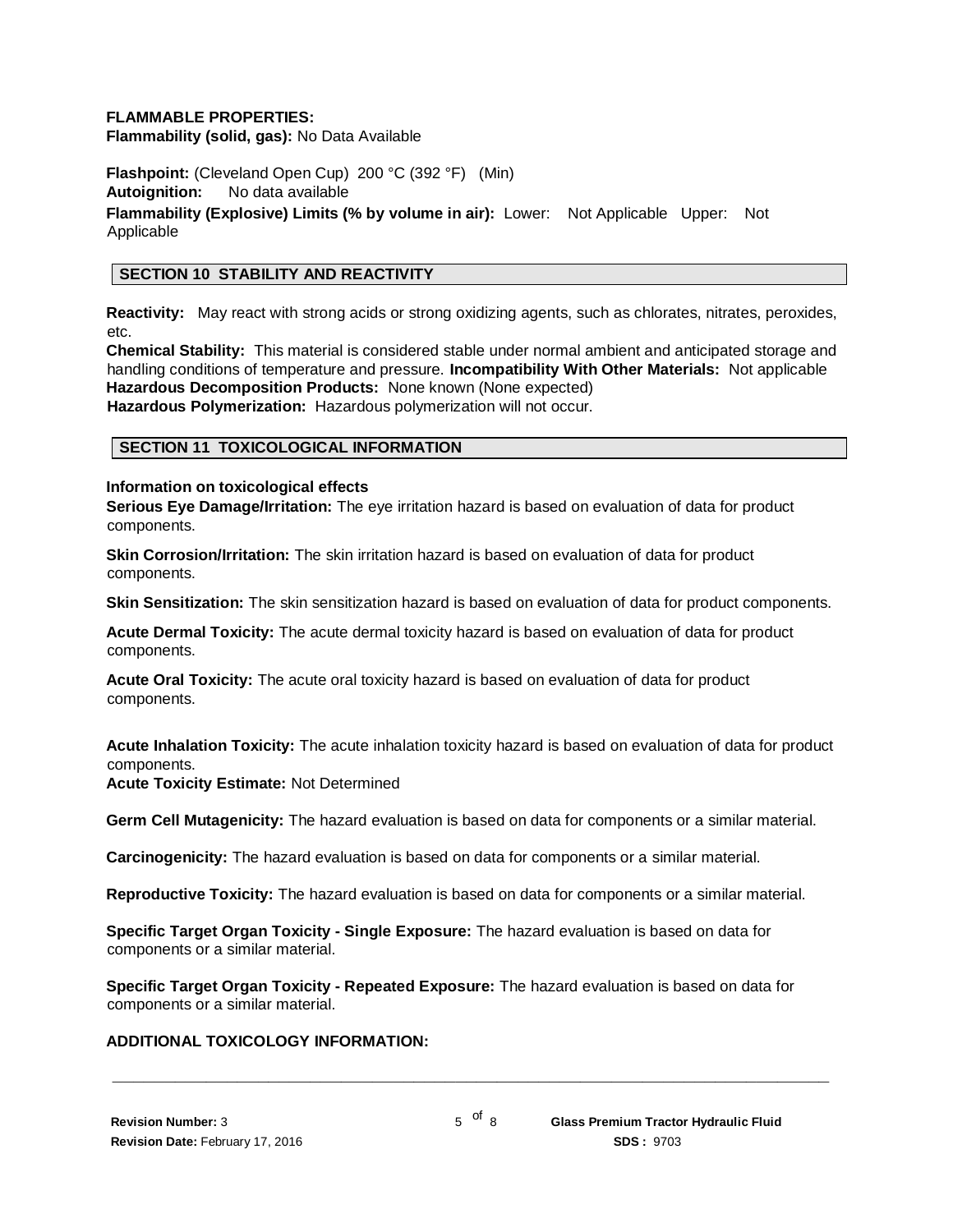This product contains petroleum base oils which may be refined by various processes including severe solvent extraction, severe hydrocracking, or severe hydrotreating. None of the oils requires a cancer warning under the OSHA Hazard Communication Standard (29 CFR 1910.1200). These oils have not been listed in the National Toxicology Program (NTP) Annual Report nor have they been classified by the International Agency for Research on Cancer (IARC) as; carcinogenic to humans (Group 1), probably carcinogenic to humans (Group 2A), or possibly carcinogenic to humans (Group 2B).

These oils have not been classified by the American Conference of Governmental Industrial Hygienists (ACGIH) as: confirmed human carcinogen (A1), suspected human carcinogen (A2), or confirmed animal carcinogen with unknown relevance to humans (A3).

# **SECTION 12 ECOLOGICAL INFORMATION**

# **ECOTOXICITY**

This material is not expected to be harmful to aquatic organisms. The product has not been tested. The statement has been derived from the properties of the individual components. The ecotoxicity hazard is based on an evaluation of data for the components or a similar material.

# **MOBILITY** No

data available.

#### **PERSISTENCE AND DEGRADABILITY**

This material is not expected to be readily biodegradable. The product has not been tested. The statement has been derived from the properties of the individual components.

#### **POTENTIAL TO BIOACCUMULATE**

Bioconcentration Factor: No data available. Octanol/Water Partition Coefficient: No data available

#### **SECTION 13 DISPOSAL CONSIDERATIONS**

Use material for its intended purpose or recycle if possible. Oil collection services are available for used oil recycling or disposal. Place contaminated materials in containers and dispose of in a manner consistent with applicable regulations. Contact your sales representative or local environmental or health authorities for approved disposal or recycling methods.

#### **SECTION 14 TRANSPORT INFORMATION**

The description shown may not apply to all shipping situations. Consult 49CFR, or appropriate Dangerous Goods Regulations, for additional description requirements (e.g., technical name) and mode-specific or quantity-specific shipping requirements.

**DOT Shipping Description:** NOT REGULATED AS A HAZARDOUS MATERIAL UNDER 49 CFR

**IMO/IMDG Shipping Description:** NOT REGULATED AS DANGEROUS GOODS FOR TRANSPORT UNDER THE IMDG CODE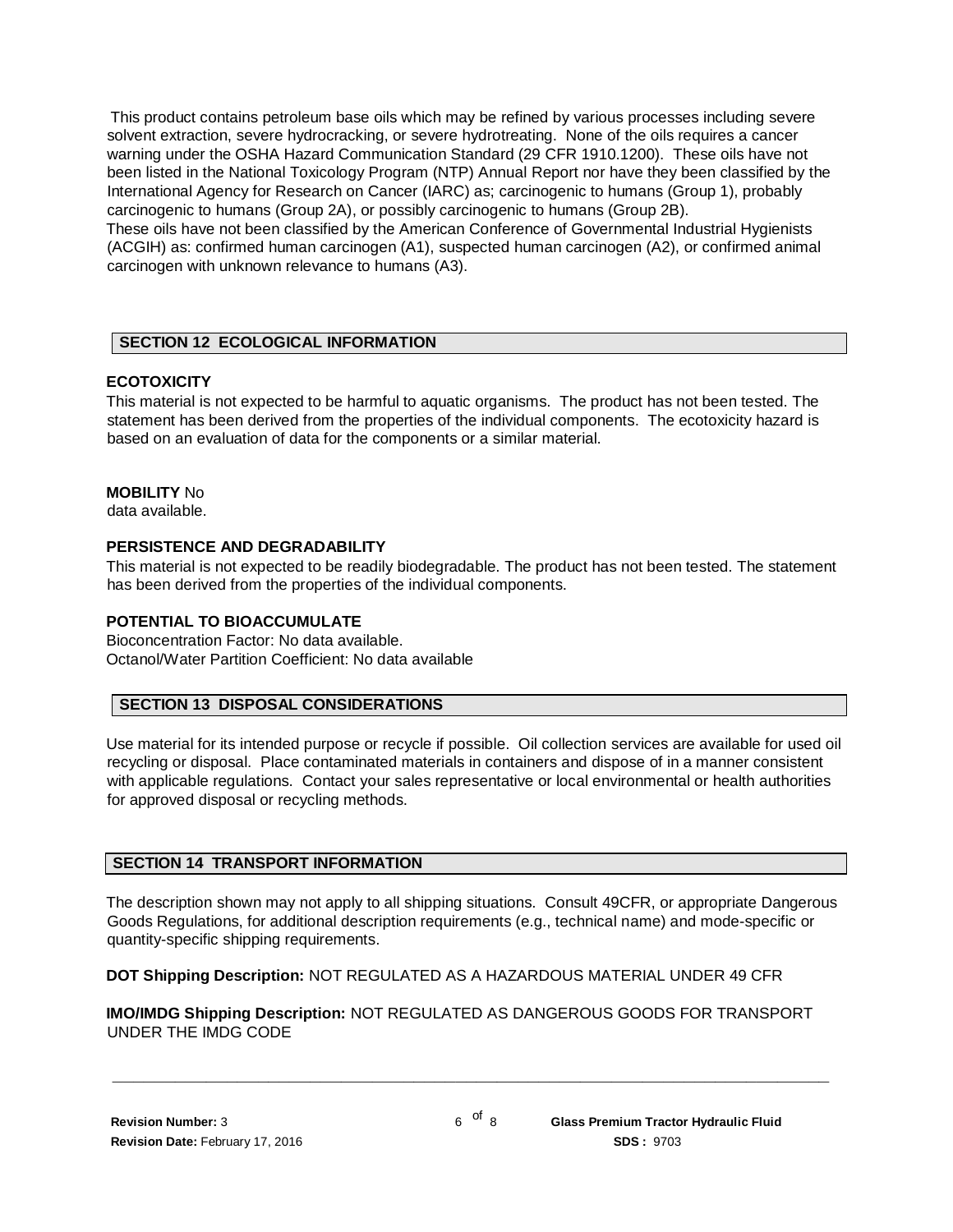#### **ICAO/IATA Shipping Description:** NOT REGULATED AS DANGEROUS GOODS FOR TRANSPORT UNDER ICAO **Transport in bulk according to Annex II of MARPOL 73/78 and the IBC code:** Not applicable

| <b>SECTION 15 REGULATORY INFORMATION</b>        |                                          |           |  |  |  |
|-------------------------------------------------|------------------------------------------|-----------|--|--|--|
| EPCRA 311/312 CATEGORIES:                       | Immediate (Acute) Health Effects:<br>1.  | NO.       |  |  |  |
|                                                 | Delayed (Chronic) Health Effects:<br>2.  | <b>NO</b> |  |  |  |
|                                                 | Fire Hazard:<br>3.                       | <b>NO</b> |  |  |  |
|                                                 | Sudden Release of Pressure Hazard:<br>4. | <b>NO</b> |  |  |  |
|                                                 | 5.<br>Reactivity Hazard:                 | <b>NO</b> |  |  |  |
|                                                 |                                          |           |  |  |  |
| REGULATORY LISTS SEARCHED:<br>01-1=IARC Group 1 | 03=EPCRA 313                             |           |  |  |  |
| 01-2A=IARC Group 2A                             | 04=CA Proposition 65                     |           |  |  |  |
| 01-2B=IARC Group 2B                             | 05=MARTK                                 |           |  |  |  |
| 02=NTP Carcinogen<br>.                          | 06=NJ RTK<br>07=PA RTK<br>.              |           |  |  |  |

The following components of this material are found on the regulatory lists indicated. Zinc alkyl dithiophosphate 03, 06

#### **CHEMICAL INVENTORIES:**

All components comply with the following chemical inventory requirements: AICS (Australia), DSL (Canada), EINECS (European Union), IECSC (China), KECI (Korea), PICCS (Philippines), TSCA (United States).

One or more components does not comply with the following chemical inventory requirements: ENCS (Japan).

#### **NEW JERSEY RTK CLASSIFICATION:**

Under the New Jersey Right-to-Know Act L. 1983 Chapter 315 N.J.S.A. 34:5A-1 et. seq., the product is to be identified as follows: PETROLEUM OIL (Automatic transmission fluid)

**NFPA RATINGS:** Health: 0 Flammability: 1 Reactivity: 0

**HMIS RATINGS:** Health: 1 Flammability: 1 Reactivity: 0

(0-Least, 1-Slight, 2-Moderate, 3-High, 4-Extreme, PPE:- Personal Protection Equipment Index recommendation, \*- Chronic Effect Indicator). These values are obtained using the guidelines or published evaluations prepared by the National Fire Protection Association (NFPA) or the National Paint and Coating Association (for HMIS ratings).

#### **LABEL RECOMMENDATION:**

Label Category : INDUSTRIAL OIL 1 - IND1